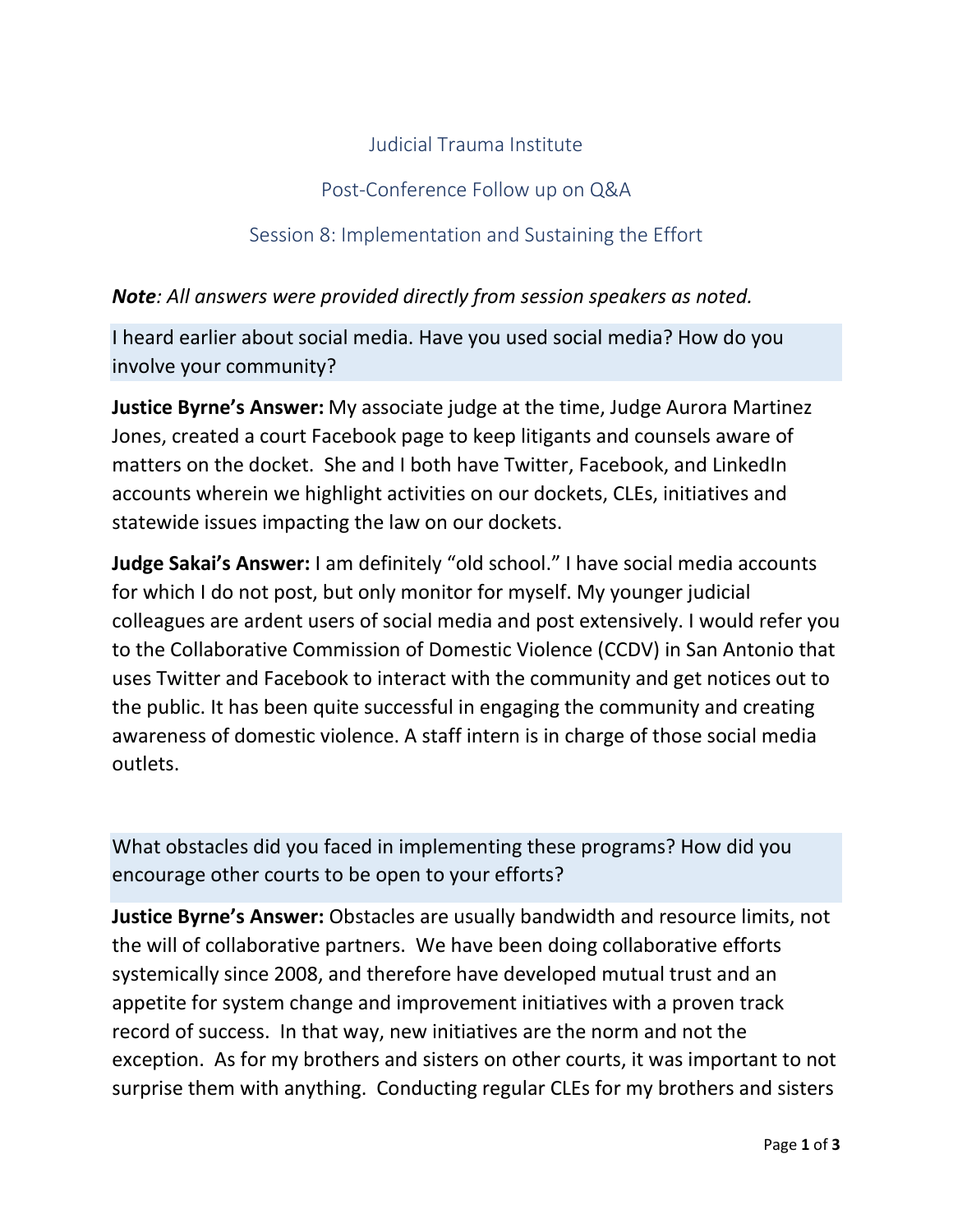on the bench regarding what we were doing on the CPS/Juvenile Justice docket helped with transparency and trust. Also, being supportive of my brothers and sisters on their dockets when they initiated system change work in their areas of expertise was helpful in having a trusting professional relationship.

**Judge Sakai's Answer:** The biggest obstacle in getting a program is funding especially if you have to go to your governmental entity such as Commissioners Court. What I have found to be the successful way to overcome the funding issue is to bring a collaboration and coordination of community partners who are directly involved in your initiative such as drug/alcohol treatment providers, mental health professionals, and domestic/family violence advocates that are involved with child welfare. It sets up a private/public partnership that has community buy in. You need to establish a stated purpose with data and metrics to support it. You need to put a business plan together that all will support and endorse. You need to specify your goals and standards. You should also keep your fellow judges apprised but remember that too many chiefs can spoil the deal.

Who coordinates the services for a party who is suffering from a substance use disorder, domestic violence, mental health issues, etc.? The service providers all think that their services should be addressed first.

**Justice Byrne's Answer:** Our first coordinator is the CPS worker. Oftentimes the suggestions and voice of CASA helps in prioritizing the services for the parent. Also, the attorney for the parent through their advocacy helps in coordination of services. If the parent is in our Family Treatment Drug Court program, there is a court coordinator who actively works with the service providers to coordinate services for the parent.

**Judge Sakai's Answer:** Typically, in a CPS case, the CPS caseworker establishes the family service plan which lays out all the services and tasks required of the parents. Of course, the judge should always review said plan with everyone involved so that it is not a "cookie cutter" plan or has irrelevant or inapplicable requirements. In my Family Drug Court, I require that the required services must be established by a team of all the professionals who come together in staffing to make sure family service plans are carefully tailored and meet the needs of the families and their children. I often find psychological evaluations as being overly